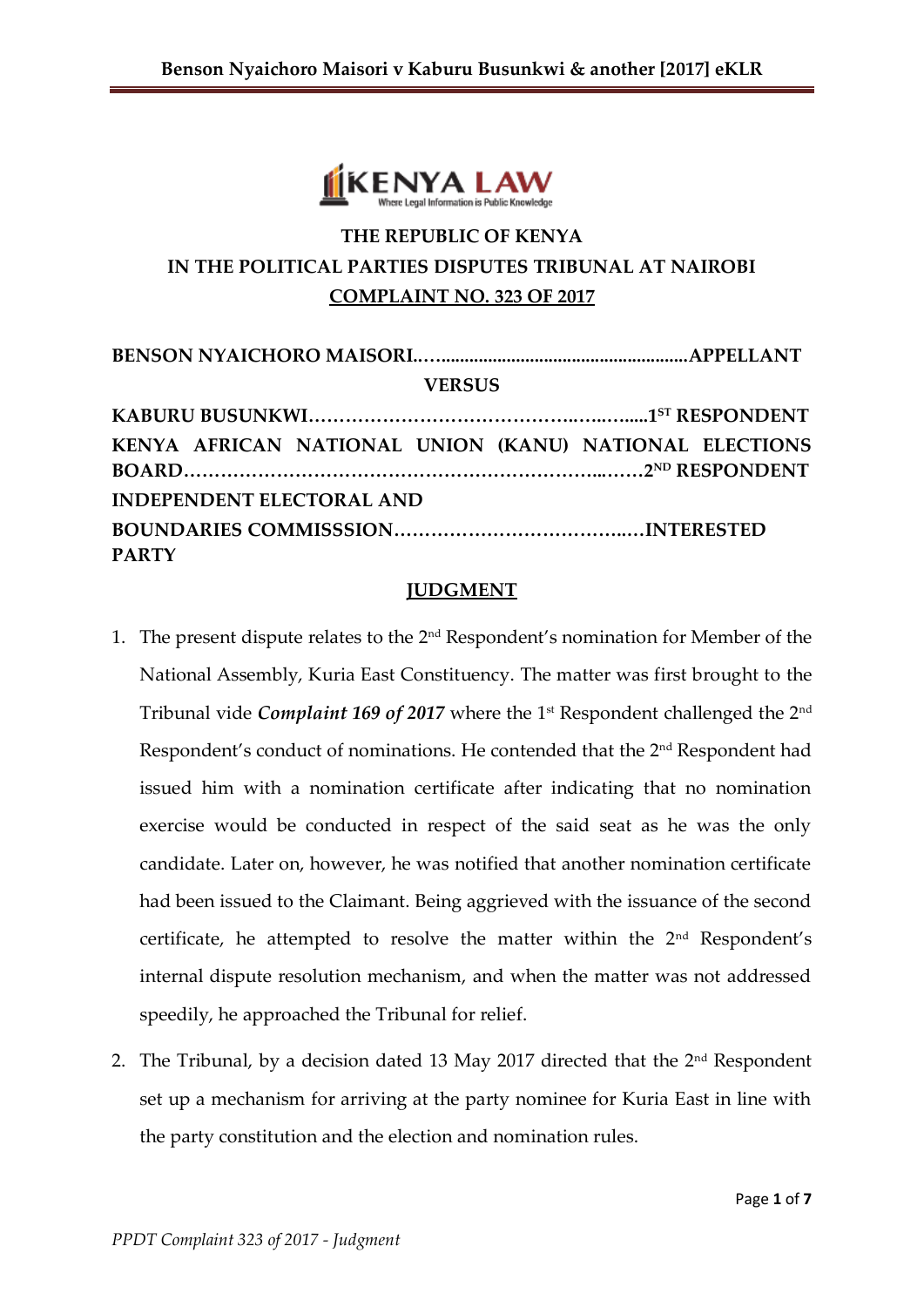- 3. It is the Claimant's contention that the party had notified him that he was the only candidate for the said seat who had complied with the rules and who had been cleared to take part in the nomination exercise and as such, was issued with a certificate of nomination on 9 May 2017. He further contended that his name was forwarded to the Independent Electoral and Boundaries Commission (IEBC), the Interested Party herein, but when he appeared for clearance, he was notified that the 1st Respondent's name had been forwarded to the Interested Party as its nominee for the said seat. In support of this averment, he relied on a list purportedly prepared by the party with his name indicated as the nominee for KANU for the said electoral seat.
- 4. He further averred that on several occasions between 6 June and 15 June 2017, he attempted to have the matter resolved by the KANU Dispute Resolution Committee, which body contended that it had already adjudicated over the matter and a decision reached. It was the Claimant's contention that the said decision was never communicated to him and therefore the party's decision to substitute his name with that of the  $1<sup>st</sup>$  Respondent was reached without his being given an opportunity to be heard. Nevertheless, he discovered through social media that the party, by a letter dated 19 May 2017 and prepared by the chairperson of the 2nd Respondent to the Interested Party, had substituted his name with that of the 1<sup>st</sup> Respondent without his knowledge and without his being given a right to be heard.
- 5. He therefore prayed that the Tribunal restrain the Interested Party from including the 1st Respondent's name from as the KANU nominee from the gazette notice, that the decision of KANU to present the 1st Respondent's name as its nominee be declared null and void, that the 2nd Respondent be compelled to forward the Claimant's name to the Interested Party, that the Interested Party be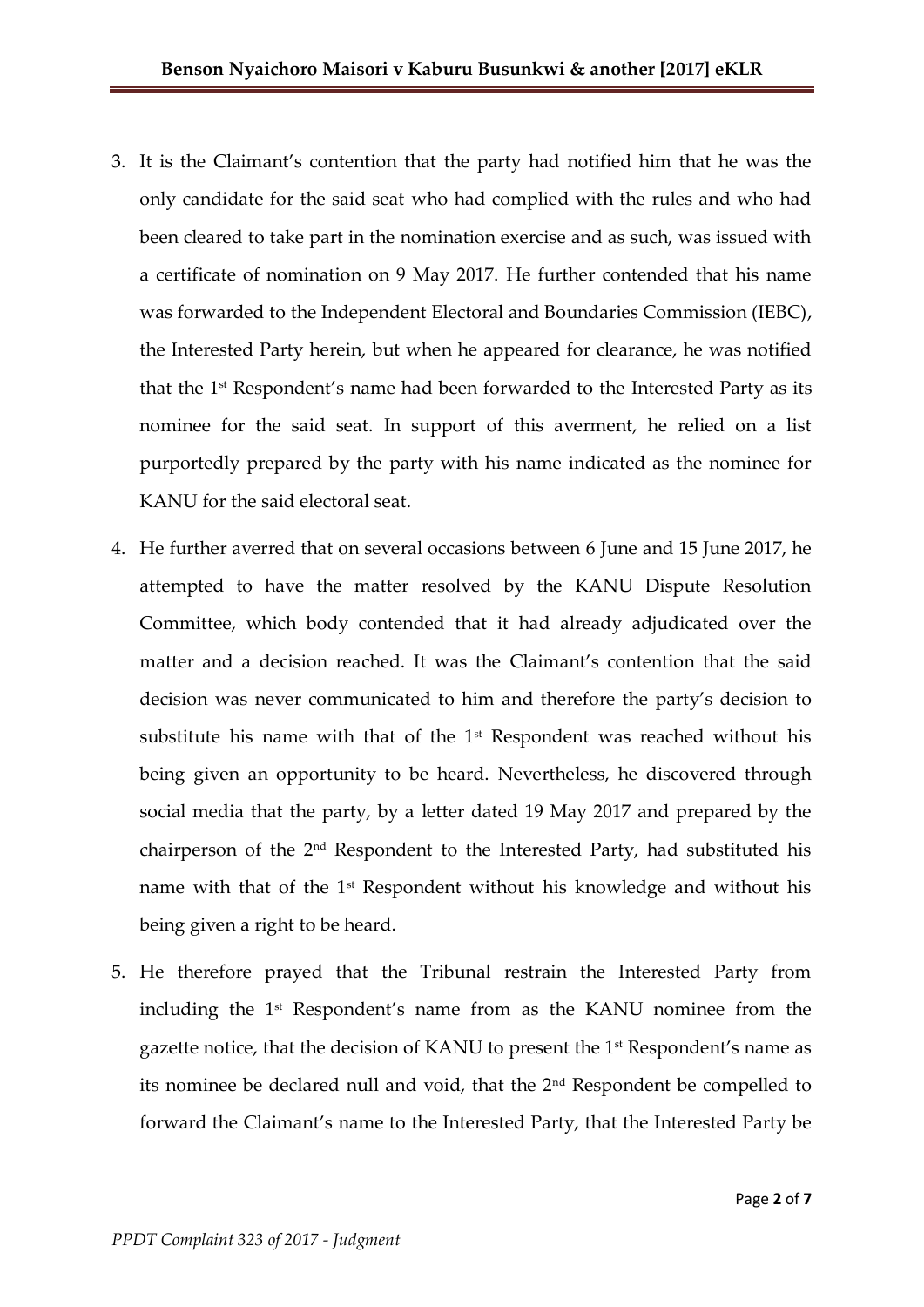compelled to gazette the Claimant as the KANU nominee for the Kuria East seat and for costs.

- 6. The 1st Respondent, in his Replying Affidavit dated 19 June 2017, contended that his nomination was as a consequence of the decision of the Tribunal issued on 13 May 2017. It is the 1<sup>st</sup> Respondent's position that following that decision, the party proceeded to nominate him for the said position in its discretion and taking into account all relevant factors. In support of this averment, he relied on a letter prepared by the Chairperson of the 2nd Respondent directing the IEBC to substitute the Claimant's name with that of the 1<sup>st</sup> Respondent.
- 7. The 1st Respondent also contended that the matter was *res judicata* as the dispute had already formed the subject of the Tribunal's decision in **Complaint 169 of 2017.** He asserted that rather than bring the present complaint, the Claimant ought to have gone on appeal of Tribunal decision to the High Court. He therefore urged that the application be dismissed for not revealing a cause of action and for being overtaken by events.
- 8. The 2nd Respondent in a Replying Affidavit sworn by the Chairperson, denied the assertion that the Claimant was the only candidate for the said electoral seat. While conceding that no nomination exercise had taken place, he maintained that the party was within its constitution to directly nominate the 1<sup>st</sup> Respondent as provided for in Article 24(9) of its constitution and paragraph 6 of its Nomination Rules which reserve the right to nominate a candidate so long as no voting has taken place. It was also their assertion that even where there were two candidates who had been cleared, the rules gave the party the mandate to directly nominate a candidate.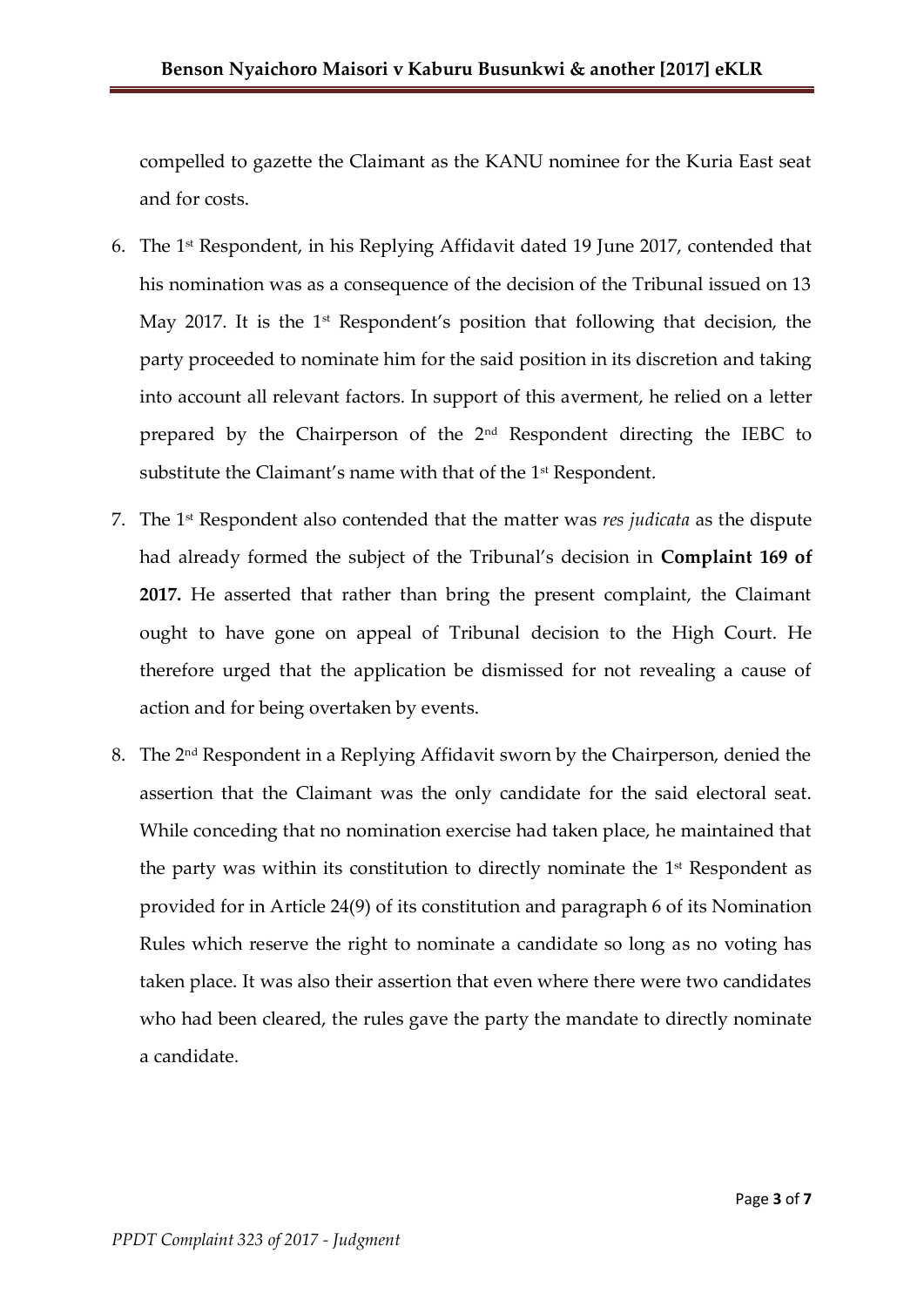- 9. The 2nd Respondent controverted the Claimant's assertions that he had attempted to resolve the dispute with the party on several occasions, asserting that no evidence was adduced in this regard.
- 10. It was the 2nd Respondent's position that the Claimant, having submitted himself to the 2nd Respondent, could not turn around and plead a violation of his rights. The 2nd Respondent maintained that they acted in accordance with the constitution and party rules in forwarding the 1st Respondent's name to the Interested Party and therefore prayed that the Application and Claim be dismissed with costs.

#### *Issues for Determination*

- 11. It is not disputed that two candidates, the Claimant and the 1st Respondent, were cleared to participate in the KANU nominations for the Kuria East constituency nominations. It is also not in dispute there was no nomination exercise and that the 2 nd Respondent was directed by the Tribunal to use a fresh process to arrive at a nominee.
- 12. What is in dispute is whether the process used to arrive at the  $1<sup>st</sup>$  Respondent as the nominee for the said electoral seat can be upheld for being in accordance with the party constitution and election and nomination rules as directed by this Tribunal on 13 May 2017 as well as the Constitution.
- 13. It is also asserted by the 1st Respondent that the matter is *res judicata*, since the parties to this Complaint are the same ones in **Complaint 169 of 2017**.

#### *Analysis*

### **Whether the present complaint is** *res judicata*

14. In order to determine whether this matter is *res judicata,* we are guided by section 7 of the Civil Procedure Act, which provides as follows: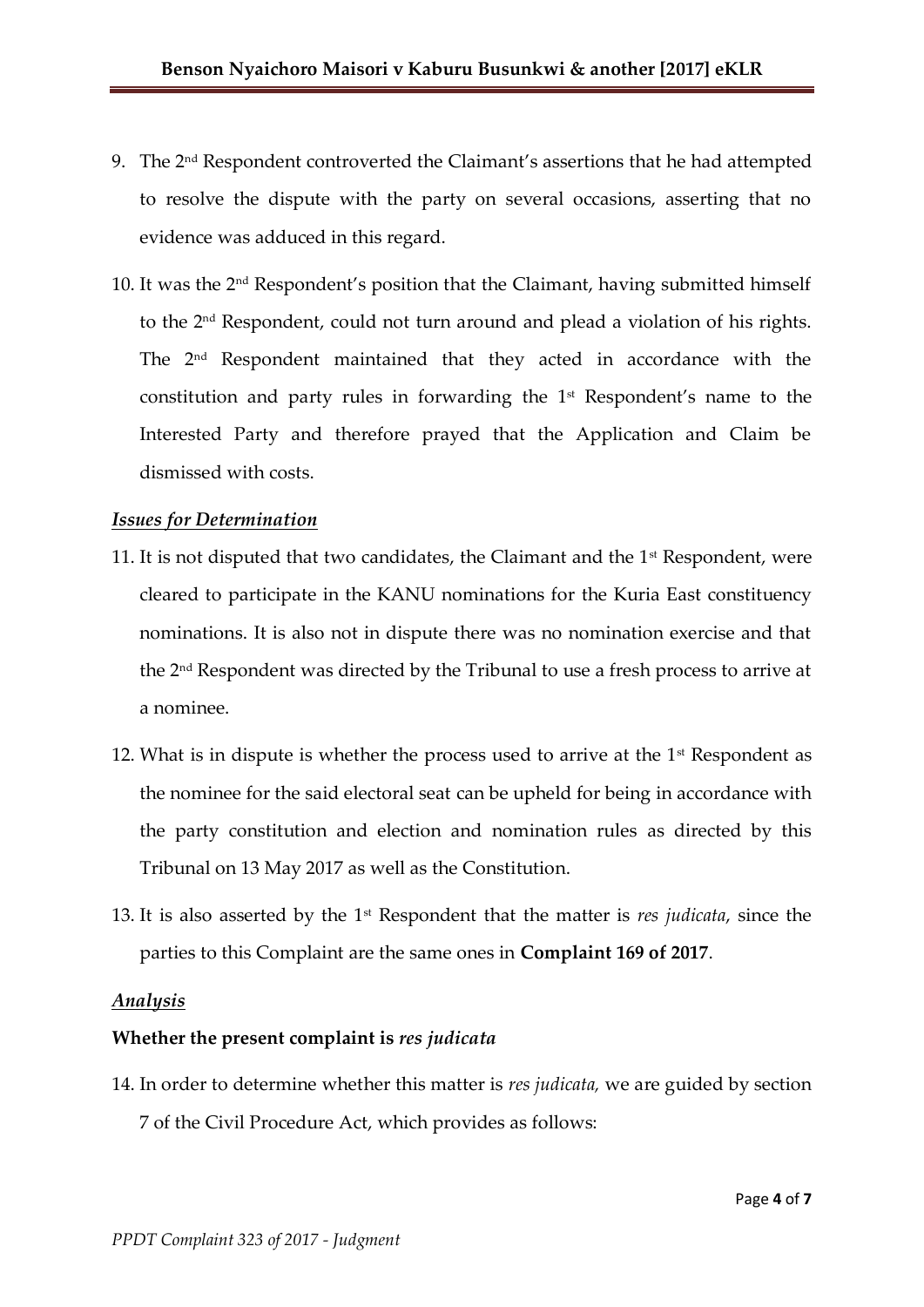*No court shall try any suit or issue in which the matter directly and substantially in issue has been directly and substantially in issue in a former suit between the same parties, or between parties under whom they or any of them claim, litigating under the same title, in a court competent to try such subsequent suit or the suit in which such issue has been subsequently raised and has been finally heard and determined by such court.*

15. We note that the parties in the present matter are the same ones in *Complaint 169*  of 2017. However, we disagree with the assertion by the 1<sup>st</sup> Respondent that the matter has already been heard and determined. The matter directly and substantially in issue in the present complaint is not the issuance of two nomination certificates, which was the subject of *Complaint 169 of 2017***,** but the decision of the 2nd Respondent to directly nominate the 1st Respondent following the directive of this Tribunal that the 2nd Respondent arrive at a nominee in accordance with the Party constitution and the Election and Nomination Rules. We therefore find that this matter is properly before us.

#### **Whether the decision of the 2nd Respondent ought to be upheld**

- 16. It is clear that the Claimant, having been cleared by his party and having had his name forwarded to the Interested Party, had a legitimate expectation that he would be cleared by the Interested Party to participate in the general elections.
- 17. While the party constitution reserves the right for the party to directly nominate candidates to participate in the general elections, this power does not give the party a *carte blanche* to violate the constitutional dictates of natural justice. Compliance with the letter of the party constitution and nomination and election rules does not exempt the 2nd Respondent from complying with constitutional principles. Indeed, Article 91 of the Constitution requires all political parties to abide by the principles of good governance and democracy, to respect the rights of all persons to participate in the political process and to respect and promote human rights and fundamental freedoms. This would include the right to a fair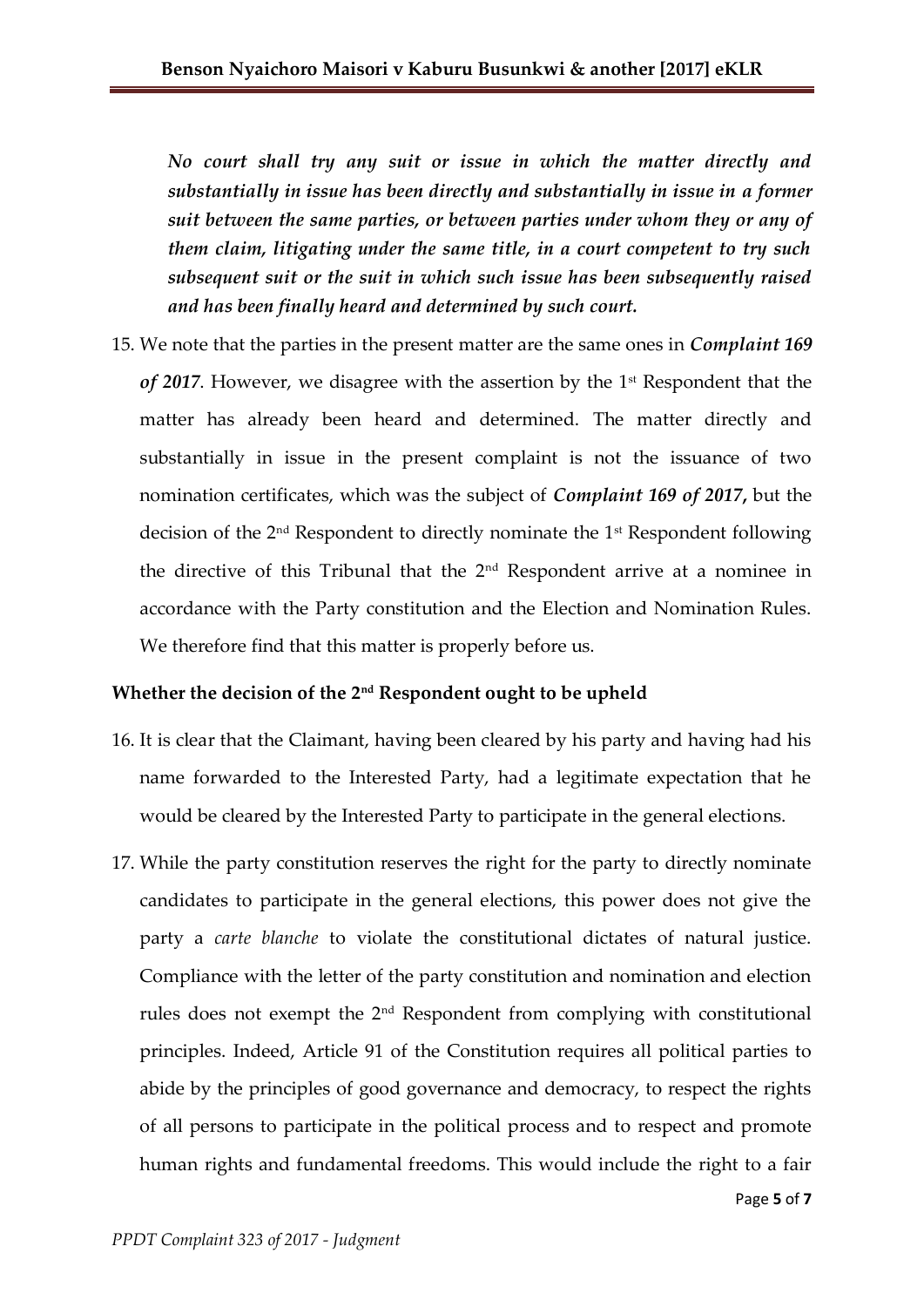hearing and fair administrative action before adverse action is taken against a party member. It is therefore not sufficient for the 2<sup>nd</sup> Respondent to claim compliance with the letter of its constitution where this results in a violation of constitutional principles.

18. We agree with the Claimant that these constitutional principles preclude unilateral and arbitrary decisions by political parties. We are guided in this respect by our earlier dicta in *Elijah Omondi v Orange Democratic Movement & Another Complaint 251 of 2017* at paras 9 and 10:

*We note that Article 91 of the Constitution, which establishes political parties as agencies of the democratic process, requires political parties to abide by the principles of good governance and democracy. They must also promote the principles and objects of the Constitution including the national values and principles of governance. We agree with the Claimant and hold that the current Constitution engenders a culture of justification in which every decision by a political party must be justified. The culture of justification demands that a political party must supply an affected person with the reasons for the party's decision. It is only by supplying reasons that it can be ascertained whether or not the decision is reasonable and justifiable in an open and democratic society.*

19. The 2nd Respondent never controverted the Claimant's assertion that he was neither notified of the decision, nor was he given reasons for the same. The 2nd Respondent's decision can therefore not be justified in an open and democratic society. We decline to uphold the same.

### **ORDERS**

20. In light of the foregoing, we order as follows:

- a. The nomination of the 1st Respondent as the nominee for the Kuria East National Assembly seat be and is hereby nullified.
- b. That the  $2<sup>nd</sup>$  Respondent organize, and the Claimant and the  $1<sup>st</sup>$ Respondent attend, a meeting at the party headquarters to determine the